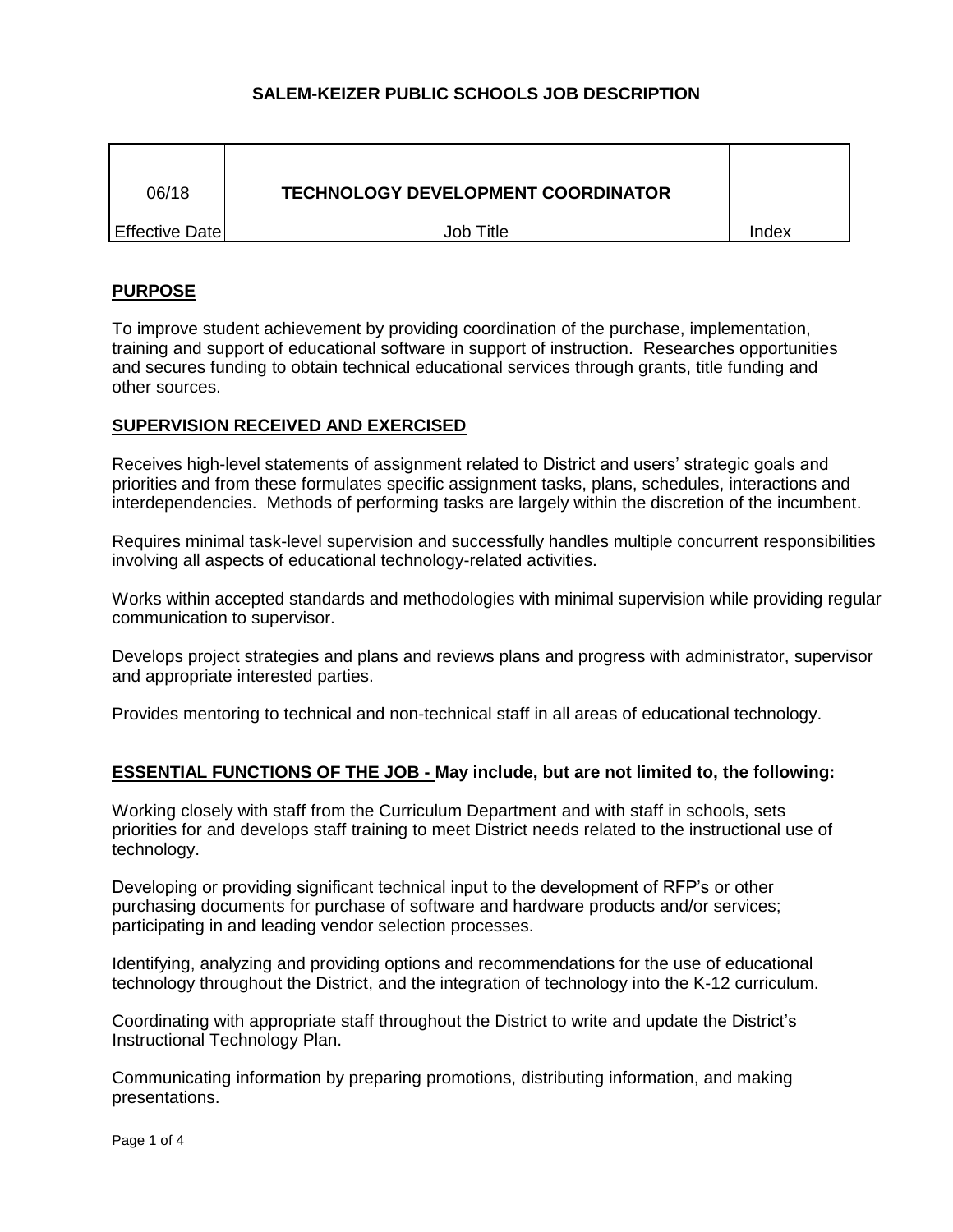Salem-Keizer Public Schools Technology Development Coordinator (continued)

Researching and staying abreast of the latest instructional technology products, trends and industry best practices.

Researching and responding to grant applications; providing grant assistance to staff in the District as they pursue technology related grants. May provide grant management for successfully awarded technology-related grants.

Assisting in the evaluation of assessment tools to evaluate the effectiveness of current and future usage of instructional technology.

Training technical and non-technical staff in the use of instructional technology applications, tools and techniques.

Organizing and documenting instructional technology-related processes and procedures.

Establishing and maintaining effective working relationships with those contacted in the course of work.

Communicating clearly, concisely, and effectively both orally and in writing with technical and nontechnical individuals.

Maintaining regular and consistent attendance and punctuality.

Maintaining data, records, and reports on activities and resources.

Performing related duties consistent with job description and assignment.

### **MINIMUM QUALIFICATIONS Knowledge of:**

Various technologies, including but not limited to: workstation, interactive video, multimedia, and different workstation operating systems.

Application of technology to both administrative and instructional settings.

Software, hardware, and digital media and their applications.

Adult education theories and techniques.

Supported versions of the Windows Operating Systems for workstations and servers.

### **Ability to:**

Maintain effective working relationships with other staff and the general public.

Develop and implement classes for staff on the use of various technologies.

Train other staff involved in staff development on the integration of technology. Develop creative ideas for sharing district experiences and expertise with other school districts.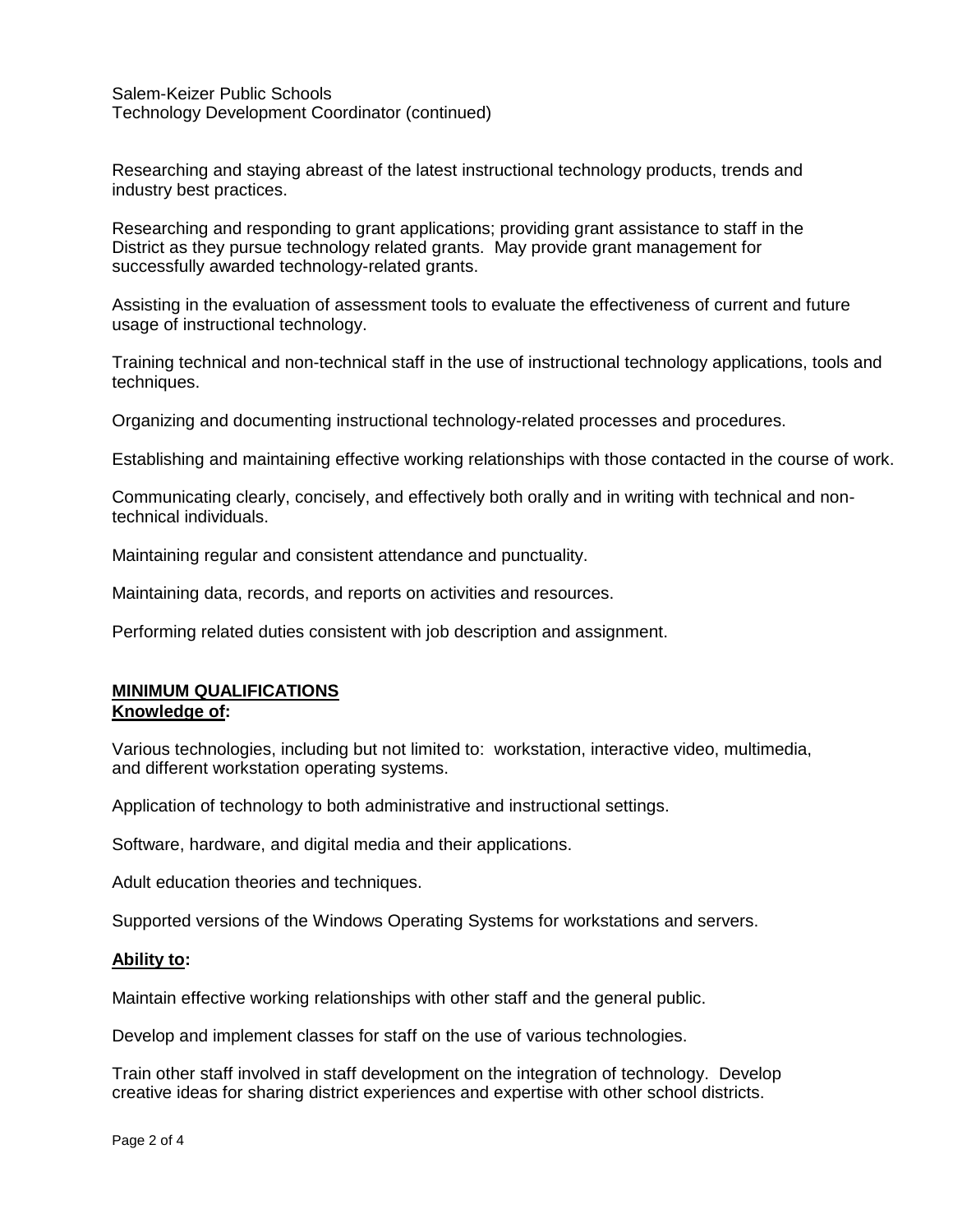Salem-Keizer Public Schools Technology Development Coordinator (continued)

Advise Curriculum Department and other appropriate staff about technical requirements of educational technology tools to meet classroom instructional needs.

Prepare presentations for technical and non-technical audiences.

Plan, prepare and facilitate meetings.

Listen and provide feedback in a variety of settings on both technical and non-technical issues.

Work with the Curriculum Department and other appropriate staff to provide technological solutions for today's instructional challenges on the integration of appropriate technology into the K-12 curriculum.

Communicate clearly, both orally and in writing.

Manage multiple priorities and work well with minimum supervision.

### **Experience and Training:**

Any combination of experience and training that would provide the required knowledge and abilities is appropriate. A representative way to obtain the knowledge and abilities would be:

### **Experience**

Three to five years experience teaching/training adults with a focus on technology.

Development of course outlines and programs in the area of technology.

Familiarity with a K-12 environment in supporting technology.

Experience in the application of technology in an educational setting.

### **Training:**

Four year college degree in education, computer science, or equivalent.

or

Two year college degree with academic coursework in electronics, computer science, or a related field and two years field experience.

### **Work Environment:**

Climate controlled office setting with exposure to minimal noise intensity levels.

High level of contact with district personnel. Some contact with outside agencies/community.

### **Physical Requirements:**

Frequent reaching, handling, handwork, talking and hearing. Mobility to work in a typical office setting and use standard office equipment, stamina to remain seated and maintain concentration for an extended period. Hearing and speech to communicate in person or over the telephone. Vision: Frequent near acuity; occasional far acuity. Vision to read printed materials, computer screens and/or other monitoring devices.